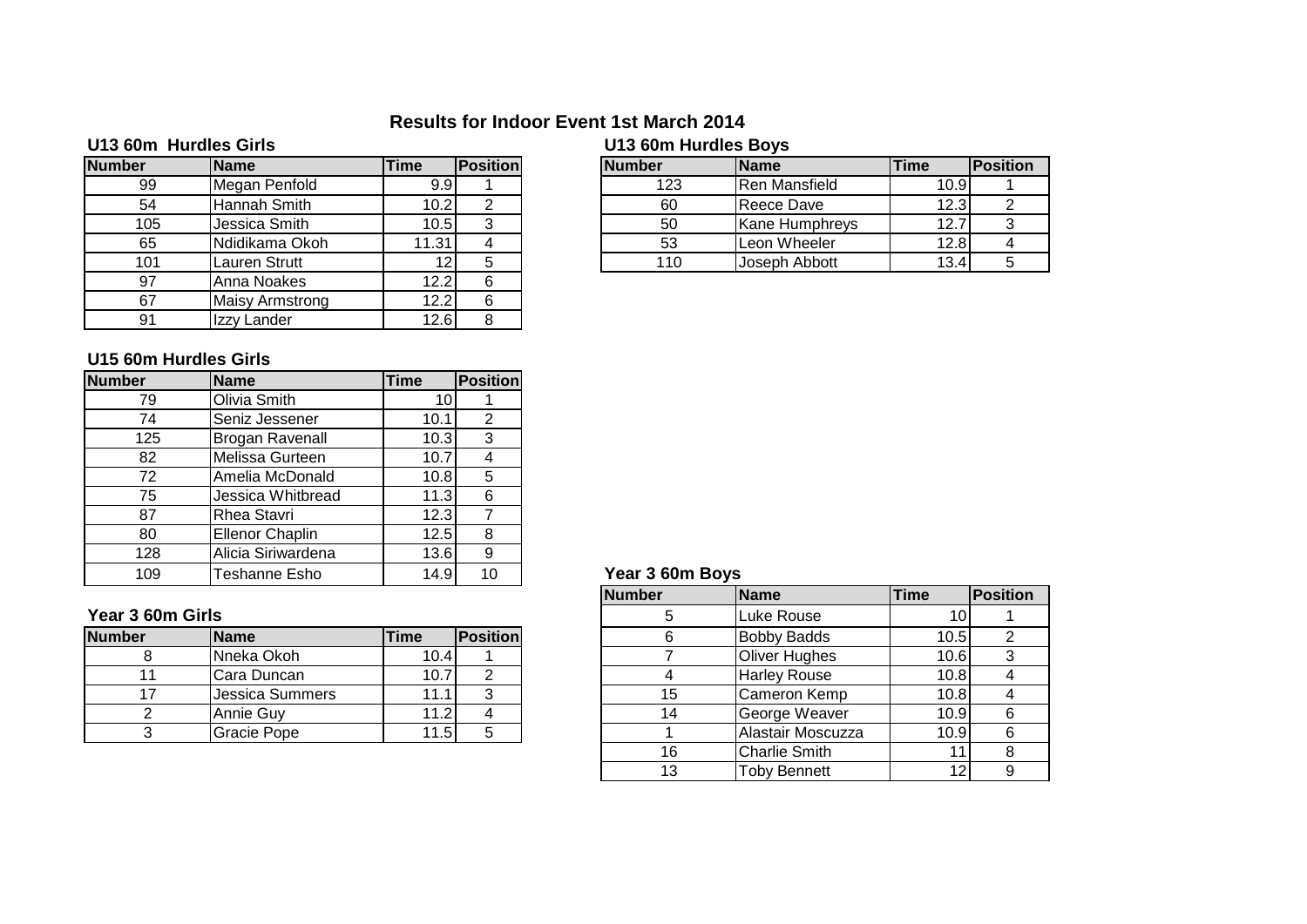| <b>Number</b> | <b>Name</b>             | <b>Time</b> | <b>Position</b> | <b>Number</b> | <b>Name</b>             | <b>Time</b> | Position       |
|---------------|-------------------------|-------------|-----------------|---------------|-------------------------|-------------|----------------|
| 43            | <b>Emily Knight</b>     | 9.2         |                 | 24            | James Luxton            | 9.5         |                |
| 36            | Sarris Teale            | 9.4         | $\overline{2}$  | 47            | <b>Bradley James</b>    | 9.7         | $\overline{2}$ |
| 118           | Mai Baidoo              | 9.6         | 3               | 112           | Jerome Kuma             | 9.8         | 3              |
| 131           | Nike Esho               | 9.7         | 4               | 117           | <b>Clarke Green</b>     | 9.8         | 3              |
| 32            | Evelyn Pope             | 9.9         | 5               | 116           | Ci Nze                  | 9.8         | $\overline{3}$ |
| 22            | <b>Hattie Clifford</b>  | 9.9         | 5               | 48            | Tosin Olajide           | 9.9         | 6              |
| 23            | Ruby Ham                | 10          | 7               | 113           | Reuben White            | 9.9         | 6              |
| 31            | Emily Housden           | 10.1        | 8               | 28            | Kirean Pope             | 9.9         | 6              |
| 29            | Cora Smith              | 10.2        | 9               | 42            | Onyekachu Okoh          | 9.9         | 6              |
| 39            | Sacha Whiley            | 10.2        | 9               | 25            | Robert Claydon          | 9.9         | 6              |
| 30            | Miss Kebbell            | 10.3        | 11              | 27            | Tom Brett               | 10.2        | 11             |
| 18            | <b>Isabelle Rayment</b> | 10.3        | 11              | 19            | Corben Meredith         | 10.2        | 11             |
| 49            | Alice Bennett           | 10.4        | 13              | 37            | <b>Oliver Hampshire</b> | 10.3        | 13             |
| 34            | Georgie Spotswood       | 10.4        | 13              | 111           | <b>William Nuttall</b>  | 10.3        | 13             |
| 21            | Teegan Raynor           | 10.4        | 13              | 114           | Jamie Ruffle            | 10.6        | 15             |
| 46            | Maisey MacLennan        | 10.5        | 16              | 35            | Aron Thornton           | 10.9        | 16             |
| 68            | <b>Emma Siegfried</b>   | 10.7        | 17              | 119           | Jack Sims               | 11          | 17             |
| 115           | Aimee Forman            | 11.1        | 18              |               |                         |             |                |
| 40            | Francesca Turner        | 11.1        | 18              |               |                         |             |                |
| 41            | Jessica Turner          | 11.4        | 20              |               |                         |             |                |

## **Year 4/5 60m Girls Year 4/5 60m Boys**

|                 | Name                    | <b>Time</b>     | <b>Position</b> | <b>Number</b> | <b>Name</b>             | <b>Time</b> | <b>Position</b> |
|-----------------|-------------------------|-----------------|-----------------|---------------|-------------------------|-------------|-----------------|
| 43              | <b>Emily Knight</b>     | 9.2             |                 | 24            | James Luxton            | 9.5         |                 |
| 36              | <b>Sarris Teale</b>     | 9.4             | 2               | 47            | <b>Bradley James</b>    | 9.7         |                 |
| 118             | Mai Baidoo              | 9.6             | 3               | 112           | Jerome Kuma             | 9.8         |                 |
| 131             | Nike Esho               | 9.7             | 4               | 117           | <b>Clarke Green</b>     | 9.8         |                 |
| 32              | Evelyn Pope             | 9.9             | 5               | 116           | Ci Nze                  | 9.8         |                 |
| $\overline{22}$ | <b>Hattie Clifford</b>  | 9.9             | 5               | 48            | <b>Tosin Olajide</b>    | 9.9         |                 |
| 23              | Ruby Ham                | 10 <sub>1</sub> | 7               | 113           | <b>Reuben White</b>     | 9.9         |                 |
| 31              | <b>Emily Housden</b>    | 10.1            | 8               | 28            | <b>Kirean Pope</b>      | 9.9         |                 |
| 29              | Cora Smith              | 10.2            | 9               | 42            | Onyekachu Okoh          | 9.9         |                 |
| 39              | Sacha Whiley            | 10.2            | 9               | 25            | Robert Claydon          | 9.9         |                 |
| 30              | Miss Kebbell            | 10.3            | 11              | 27            | <b>Tom Brett</b>        | 10.2        |                 |
| 18              | <b>Isabelle Rayment</b> | 10.3            | 11              | 19            | <b>Corben Meredith</b>  | 10.2        |                 |
| 49              | Alice Bennett           | 10.4            | 13              | 37            | <b>Oliver Hampshire</b> | 10.3        |                 |
| 34              | Georgie Spotswood       | 10.4            | 13              | 111           | <b>William Nuttall</b>  | 10.3        |                 |
| 21              | Teegan Raynor           | 10.4            | 13              | 114           | Jamie Ruffle            | 10.6        |                 |
| 46              | Maisey MacLennan        | 10.5            | 16              | 35            | Aron Thornton           | 10.9        |                 |
| 68              | Emma Siegfried          | 10.7            | 17              | 119           | <b>Jack Sims</b>        |             |                 |
|                 |                         |                 |                 |               |                         |             |                 |

# **U13 60m Girls U13 60m Boys**

| <b>Number</b> | <b>Name</b>          | <b>Time</b> | <b>Position</b> |
|---------------|----------------------|-------------|-----------------|
| 95            | Leah Duncan          | 8.6         |                 |
| 59            | Jasmine Cant         | 8.7         | 2               |
| 62            | <b>Megan Stevens</b> | 8.7         | $\overline{2}$  |
| 63            | <b>Kira Wealls</b>   | 8.7         | $\overline{2}$  |
| 98            | Funminiyi Olajide    | 8.7         | 2               |
| 66            | Amber Whitehorne     | 8.8         | 6               |
| 101           | <b>Lauren Strutt</b> | 8.9         |                 |
| 105           | Jessica Smith        | 8.9         |                 |
| 122           | Lonarra Youngs       | 8.9         |                 |
| 54            | Hannah Smith         | 9.1         | 10              |

| <b>Number</b> | <b>Name</b>          | <b>Time</b>      | <b>Position</b> | <b>Number</b> | <b>Name</b>           | <b>Time</b> | <b>Position</b> |
|---------------|----------------------|------------------|-----------------|---------------|-----------------------|-------------|-----------------|
| 95            | Leah Duncan          | 8.bl             |                 | 103           | <b>Drew Kuma</b>      | 8.8I        |                 |
| 59            | Jasmine Cant         | 8.7              |                 | 57            | <b>Matthew Bruce</b>  | 8.8         |                 |
| 62            | Megan Stevens        |                  |                 | 96            | <b>Harley King</b>    | 9.2         |                 |
| 63            | <b>Kira Wealls</b>   |                  |                 | 60            | <b>Reece Dave</b>     | 9.2         |                 |
| 98            | Funminiyi Olajide    |                  |                 | 93            | <b>Nic Griffins</b>   | 9.3         | 5               |
| 66            | Amber Whitehorne     | 8.8I             |                 | 58            | Ewan Banner           | 9.4         |                 |
| 101           | <b>Lauren Strutt</b> | 8.9 <sub>1</sub> |                 | 104           | Alfie Hutchinson      | 9.5         |                 |
| 105           | Jessica Smith        | 8.91             |                 | 50            | <b>Kane Humphreys</b> | 9.7         | o               |
| 122           | Lonarra Youngs       | 8.91             |                 | 130           | <b>Ryan Elsted</b>    | 10.7        |                 |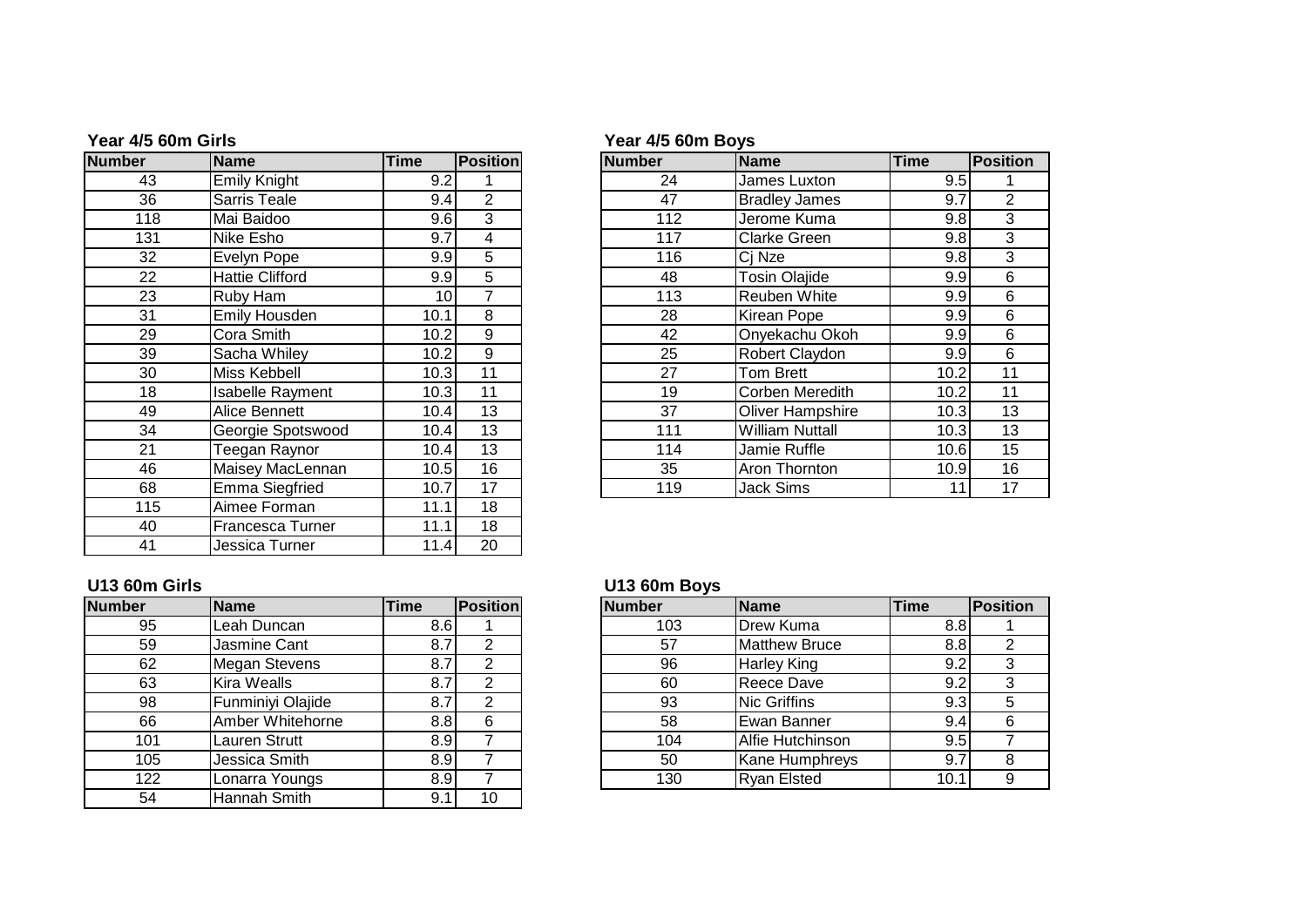| 97  | Anna Noakes            | 9.1  | 10 |
|-----|------------------------|------|----|
| 106 | Deryn Baidoo           | 9.1  | 10 |
| 94  | Georgia Tombs          | 9.4  | 13 |
| 55  | <b>Martha Smith</b>    | 9.5  | 14 |
| 65  | Ndidikama Okoh         | 9.5  | 14 |
| 69  | <b>Emily Foster</b>    | 9.6  | 16 |
| 67  | <b>Maisy Armstrong</b> | 9.7  | 17 |
| 109 | Teshanne Esho          | 9.9  | 18 |
| 100 | Hannah Rodgers         | 10.9 | 19 |
| 51  | Victoria Connolly      | 11.2 | 20 |

| <b>Number</b> | <b>Name</b>            | <b>Time</b> | <b>Position</b> |
|---------------|------------------------|-------------|-----------------|
| 90            | Connie Foreman         | 8.1         |                 |
| 73            | Ellie Bartram-Sheppard | 8.4         | $\overline{2}$  |
| 78            | Saira Hussain          | 8.5         | 3               |
| 74            | Seniz Jessener         | 8.6         |                 |
| 71            | Alisha Hayes           | 8.6         |                 |
| 81            | Shannon Coombs         | 8.7         | 6               |
| 125           | <b>Brogan Ravenall</b> | 8.7         | 6               |
| 127           | Sarah Orr              | 8.8         | 8               |
| 121           | Uchechi Nze            | 9.1         | 9               |
| 80            | <b>Ellenor Chaplin</b> | 9.3         | 10              |
| 128           | Alicia Siriwardena     | 9.7         | 11              |

| <b>Number</b> | Name                | <b>Results Position</b> |    | <b>Number</b> | <b>Name</b>           | <b>Results</b> | Position |
|---------------|---------------------|-------------------------|----|---------------|-----------------------|----------------|----------|
| 99            | Megan Penfold       | .52                     |    | 70            | Aaron Freshwater      | 1.35           |          |
| 98            | Funminiyi Olajide   | ا 44. ا                 | 2  | 103           | Drew Kuma             | 1.35           | ົ        |
| 105           | Jessica Smith       | l .3                    | 3  | 123           | Ren Mansfield         | 1.35           | ົ        |
| 65            | Ndidikama Okoh      | . 3                     | 4  | 50            | <b>Kane Humphreys</b> | 1.2            |          |
| 102           | Alex Gordon         | $\overline{25}$         | 5  | 107           | <b>Taylor Doyle</b>   | 1.1            |          |
| 69            | <b>Emily Foster</b> | $\cdot$ .2              | 6  |               |                       |                |          |
| 101           | Lauren Strutt       | ا2. ا                   | 6  |               |                       |                |          |
| 56            | Hannah Bardo        | 1.15                    | 8  |               |                       |                |          |
| 122           | Lonarra Youngs      | l .1                    | 10 |               |                       |                |          |

# **U15 60m Girls U15 60m Boys**

| <b>Number</b> | <b>IName</b>           | <b>Time</b> | <b>Positionl</b> | <b>Number</b> | <b>IName</b>         | <b>Time</b> | <b>IPosition</b> |
|---------------|------------------------|-------------|------------------|---------------|----------------------|-------------|------------------|
| 90            | Connie Foreman         |             |                  | 86            | William Adeveye      | ′.6I        |                  |
| 70<br>ں ،     | Ellie Bartram-Sheppard | 8.4I        |                  | 124           | INathan Pickering    | 7.81        |                  |
| 78            | ISaira Hussain         | 8.5I        |                  | 84            | Charlie Splarn       | 7.91        |                  |
| 74            | <b>ISeniz Jessener</b> | 8.6I        |                  | 88            | Charlie Teager-Neale | 8.3         |                  |

# **U13 High Jump Girls U13 High Jump Boys**

|     | <b>IName</b>      | <b>Results</b> | <b>Position</b> | <b>Number</b> | <b>IName</b>          | <b>IResults</b> | Position |
|-----|-------------------|----------------|-----------------|---------------|-----------------------|-----------------|----------|
| 99  | Megan Penfold     | ا52، ،         |                 |               | IAaron Freshwater     | 1.35            |          |
| 98  | Funminiyi Olajide | .441           |                 | 103           | <b>IDrew Kuma</b>     | 1.35            |          |
| 105 | Jessica Smith     | . .31          |                 | 123           | <b>IRen Mansfield</b> | 1.35            |          |
| 65  | INdidikama Okoh   | اٽ.            |                 | 50            | <b>Kane Humphreys</b> | l.2             |          |
| 102 | Alex Gordon       | .25            |                 | 107           | <b>Tavlor Dovle</b>   | . .             |          |
|     |                   |                |                 |               |                       |                 |          |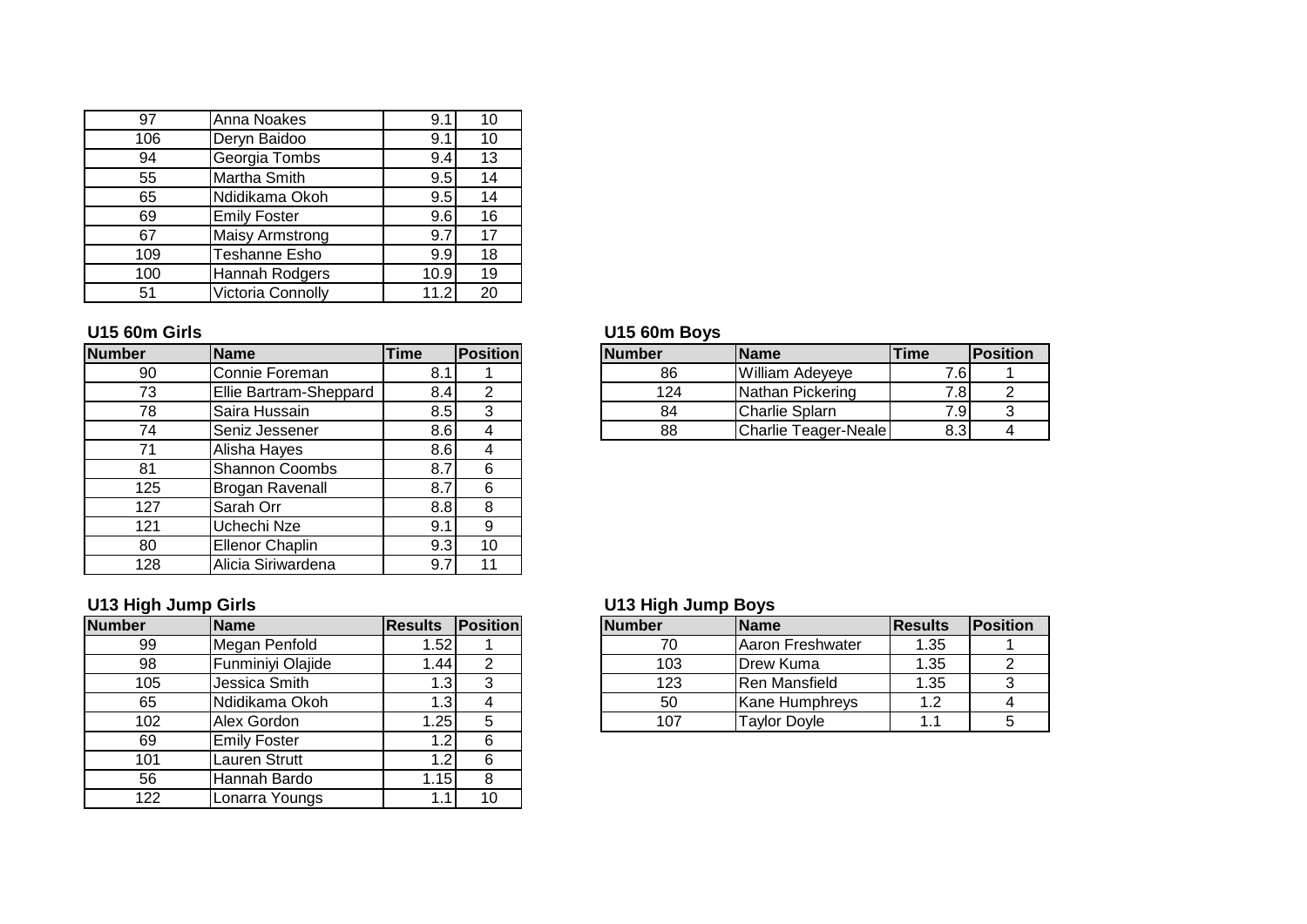| 06 | Deryn Baidoo      |  |
|----|-------------------|--|
|    | Teshanne Esho     |  |
| 51 | Victoria Connolly |  |

| U15 High Jump Girls |                       |                |                 |
|---------------------|-----------------------|----------------|-----------------|
| <b>Number</b>       | <b>Name</b>           | <b>Results</b> | <b>Position</b> |
| 79                  | Olivia Smith          | .4             |                 |
| 72                  | Alisha Hayes          | 1.4            | 2               |
| 76                  | Georgia Ray           | 1.35           | 3               |
| 81                  | <b>Shannon Coombs</b> | 1.35           |                 |
| 126                 | Maisy Webb            | 1.35           | 5               |
| 82                  | Melissa Gurteen       | 1.3            | 6               |
| 77                  | Jessica Whiley        | 1.2            |                 |

### **Year 3 Vertical Jump Girls Year 3 Vertical Jump Boys**

| <b>Number</b> | <b>IName</b>     | <b>IResults</b> | <b>Position</b> | <b>Number</b> | <b>IName</b> | lResults | <b>IPosition</b> |
|---------------|------------------|-----------------|-----------------|---------------|--------------|----------|------------------|
|               | Gracie Pope      | 0.321           |                 | טו            | Cameron Kemp | ົ<br>ັບປ |                  |
| . .           | Lase Olajide     | 0.31            |                 |               | Harlev Rouse | 28       |                  |
|               | IJessica Summers | 0.281           |                 |               | Luke Rouse   | 26       |                  |

### **Year 4/5 Vertical Jump Girls Year 4/5 V Jump Boys**

| <b>Number</b> | <b>Name</b>             | <b>Results</b> | <b>Position</b> |
|---------------|-------------------------|----------------|-----------------|
| 36            | Sarris Teale            | 0.48           |                 |
| 43            | <b>Emily Knight</b>     | 0.45           | 2               |
| 131           | <b>Nike Esho</b>        | 0.43           | 3               |
| 32            | Evelyn Pope             | 0.41           |                 |
| 49            | Alice Bennett           | 0.39           | 5               |
| 18            | <b>Isabelle Rayment</b> | 0.38           | 6               |
| 41            | Jessica Turner          | 0.36           |                 |
| 115           | Amy Forman              | 0.32           | 8               |
| 22            | <b>Hattie Clifford</b>  | 0.3            | 9               |
| 31            | <b>Emily Housden</b>    | 0.29           | 10              |

**Results Position** 

|          | <b>Name</b>     | <b>IResults</b> | <b>IPosition</b> | <b>Number</b> | <b>IName</b>        | <b>IResults</b> | <b>IPosition</b> |
|----------|-----------------|-----------------|------------------|---------------|---------------------|-----------------|------------------|
| ٮ        | Gracie Pope     | 0.32            |                  |               | Cameron Kemp        | 33              |                  |
| 12<br>12 | Lase Olajide    | 0.3             |                  |               | <b>Harley Rouse</b> | 28              |                  |
|          | Jessica Summers | 0.28            | ັ                |               | Luke Rouse          | 26              |                  |

| Number | lName                | <b>IResults</b> | <b>Position</b> | <b>Number</b> | <b>Name</b>          | <b>IResults</b> | <b>IPosition</b> |
|--------|----------------------|-----------------|-----------------|---------------|----------------------|-----------------|------------------|
| 36     | Sarris Teale         | 0.48            |                 | 48            | <b>Tosin Olajide</b> | 0.49            |                  |
| 43     | Emily Knight         | 0.45            |                 | 24            | IJames Luxton        | 0.41            |                  |
| 131    | <b>I</b> Nike Esho   | 0.43            |                 | 28            | Kieran Pope          | 0.41            | ັ                |
| 32     | <b>I</b> Evelvn Pope | 0.41            |                 |               | Tom Brett            | 0.31            |                  |
| 49     | <b>Alice Bennett</b> | 0.39            |                 |               | ICorben Meredith     | 0.31            |                  |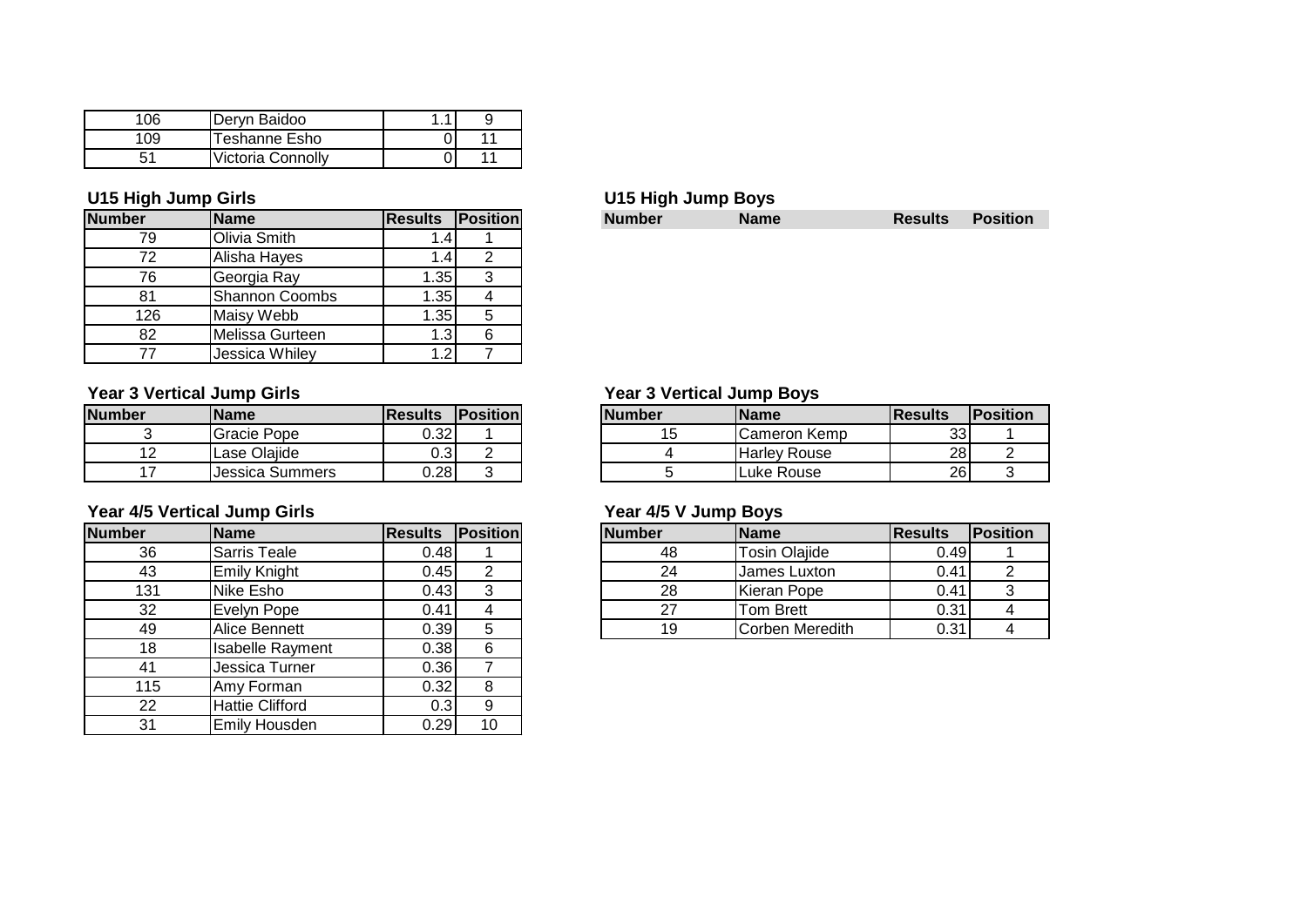| <b>Number</b> | <b>Name</b>     | <b>IResults</b>  | <b>IPosition</b> | <b>Number</b> | <b>Name</b>       | <b>IResults</b>   | <b>IPosition</b> |
|---------------|-----------------|------------------|------------------|---------------|-------------------|-------------------|------------------|
|               | Lase Olajide    | .481             |                  |               | George Weaver     | l.56l             |                  |
|               | INneka Okoh     | .38 <sub>l</sub> |                  | 15            | ICameron Kemp     | 1.541             |                  |
|               | Annie Guv       | .34 <sub>1</sub> |                  |               | Alastair Moscuzza |                   |                  |
|               | Gracie Pope     | .18 <sup>1</sup> |                  |               | lOliver Huahes    | 1.461             |                  |
|               | Jessica Summers | .16              |                  |               | Charlie Smith     | 1.42 <sub>1</sub> |                  |

### **Year 3 SL Jump Girls Year 3 SL Jump Boys**

|    | <b>Name</b>            | <b>Results</b> | <b>Position</b> | <b>Number</b> | Name                  | <b>Results</b> | Position |
|----|------------------------|----------------|-----------------|---------------|-----------------------|----------------|----------|
| 12 | Lase Olajide           | 1.481          |                 | 14            | George Weaver         | 1.56           |          |
| 8  | Nneka Okoh             | .38            | ◠               | 15            | Cameron Kemp          | 1.54           |          |
| 2  | Annie Guy              | .34            | ົ               |               | Alastair Moscuzza     | $.5^{\circ}$   |          |
| 3  | Gracie Pope            | . 181          |                 |               | <b>Oliver Hughes</b>  | 1.46           |          |
| 17 | <b>Jessica Summers</b> | ا16.،          | 5               | 16            | <b>Charlie Smith</b>  | 1.42           |          |
|    |                        |                |                 |               | Luke Rouse            | 1.34           |          |
|    |                        |                |                 |               | <b>Harley Rouse</b>   | 1.26           |          |
|    |                        |                |                 |               | <b>Thomas Bensley</b> | 1.22           |          |

| <b>Number</b> | <b>Name</b>            | <b>Results</b> | Position        | <b>Number</b> | Name                   | <b>Results</b> | Position        |
|---------------|------------------------|----------------|-----------------|---------------|------------------------|----------------|-----------------|
| 32            | Evelyn Pope            | 3.29           |                 | 112           | Jerome Kuma            | 3.37           |                 |
| 36            | Sarris Teale           | 3.25           | $\overline{2}$  | 113           | <b>Reuben White</b>    | 3.32           | $\overline{2}$  |
| 118           | Mai Baidoo             | 3.11           | 3               | 42            | Onyekachu Okoh         | 3.24           | 3               |
| 23            | Ruby Ham               | 3.09           | 4               | 24            | James Luxton           | 3.21           | 4               |
| 43            | Emily Knight           | 2.97           | 5               | 48            | <b>Tosin Olajide</b>   | 3.21           | 4               |
| 132           | <b>Nancy Little</b>    | 2.96           | 6               | 111           | <b>William Nuttall</b> | 3.07           | 6               |
| 39            | Sacha Whiley           | 2.86           | 7               | 117           | <b>Clarke Green</b>    | 3.05           |                 |
| 22            | <b>Hattie Clifford</b> | 2.85           | 8               | 19            | Corben Meredith        | 2.87           | 8               |
| 133           | <b>Harriet Leone</b>   | 2.85           | 9               | 47            | <b>Bredley James</b>   | 2.82           | 9               |
| 131           | Nike Esho              | 2.43           | 10              | 119           | Jack Sims              | 2.75           | 10              |
| 40            | Francesca Turner       | 2.35           | 11              | 28            | Kieran Pope            | 2.67           | 11              |
| 31            | <b>Emily Housden</b>   | 2.31           | 12 <sup>2</sup> | 25            | Robert Claydon         | 2.6            | 12 <sup>°</sup> |
| 41            | Jessica Turner         | 2.31           | 13              | 114           | Jamie Ruffle           | 2.52           | 13              |
| 21            | Teegan Rayner          | 1.91           | 14              | 27            | Tom Brett              | 2.45           | 14              |

| Number | <b>Name</b>            | <b>Results Position</b> |  |
|--------|------------------------|-------------------------|--|
| 99     | Megan Penfold          | 4.62                    |  |
| 54     | Hannah Smith           | 4.27                    |  |
| 56     | Hannah Bardo           | 3.78                    |  |
| 69     | <b>Emily Foster</b>    | 3.72                    |  |
|        | <b>Maisy Armstrong</b> | 3.62                    |  |

## **Year 4/5 L Jump Girls Year 4/5 L Jump Boys**

| ₹ľ  | Name                    | <b>Results</b> | Position       | <b>Number</b> | Name                    | <b>Results</b> | <b>Position</b> |
|-----|-------------------------|----------------|----------------|---------------|-------------------------|----------------|-----------------|
| 32  | Evelyn Pope             | 3.29           |                | 112           | Jerome Kuma             | 3.37           |                 |
| 36  | <b>Sarris Teale</b>     | 3.25           | $\overline{2}$ | 113           | <b>Reuben White</b>     | 3.32           | 2               |
| 118 | Mai Baidoo              | 3.11           | 3              | 42            | Onyekachu Okoh          | 3.24           | 3               |
| 23  | Ruby Ham                | 3.09           | 4              | 24            | James Luxton            | 3.21           | 4               |
| 43  | <b>Emily Knight</b>     | 2.97           | 5              | 48            | <b>Tosin Olajide</b>    | 3.21           | 4               |
| 132 | Nancy Little            | 2.96           | 6              | 111           | <b>William Nuttall</b>  | 3.07           | 6               |
| 39  | Sacha Whiley            | 2.86           | $\overline{7}$ | 117           | <b>Clarke Green</b>     | 3.05           |                 |
| 22  | <b>Hattie Clifford</b>  | 2.85           | 8              | 19            | <b>Corben Meredith</b>  | 2.87           | 8               |
| 133 | <b>Harriet Leone</b>    | 2.85           | 9              | 47            | <b>Bredley James</b>    | 2.82           | 9               |
| 131 | Nike Esho               | 2.43           | 10             | 119           | <b>Jack Sims</b>        | 2.75           | 10              |
| 40  | <b>Francesca Turner</b> | 2.35           | 11             | 28            | Kieran Pope             | 2.67           | 11              |
| 31  | <b>Emily Housden</b>    | 2.31           | 12             | 25            | Robert Claydon          | 2.6            | 12 <sub>2</sub> |
| 41  | Jessica Turner          | 2.31           | 13             | 114           | Jamie Ruffle            | 2.52           | 13              |
| 21  | Teegan Rayner           | 1.91           | 14             | 27            | <b>Tom Brett</b>        | 2.45           | 14              |
|     |                         |                |                | 37            | <b>Oliver Hampshire</b> | 2.35           | 15              |

# **U13 Long Jump Girls U13 Long Jump Boys**

| Number | <b>IName</b>  | <b>IResults</b>     | <b>Position</b> | <b>Number</b> | <b>Name</b>   | <b>IResults</b>    | <b>Position</b> |
|--------|---------------|---------------------|-----------------|---------------|---------------|--------------------|-----------------|
| 99     | Megan Penfold | $4.62$ <sup>1</sup> |                 | 103           | Drew Kuma     | 3.89               |                 |
| 54     | lHannah Smith | $\sim$<br>4.Z       |                 | 58            | I Ewan Banner | 3.81               |                 |
| 56     | Hannah Bardo  | 3.78                |                 | 10            | Joesph Abbott | 220<br><b>U.IL</b> |                 |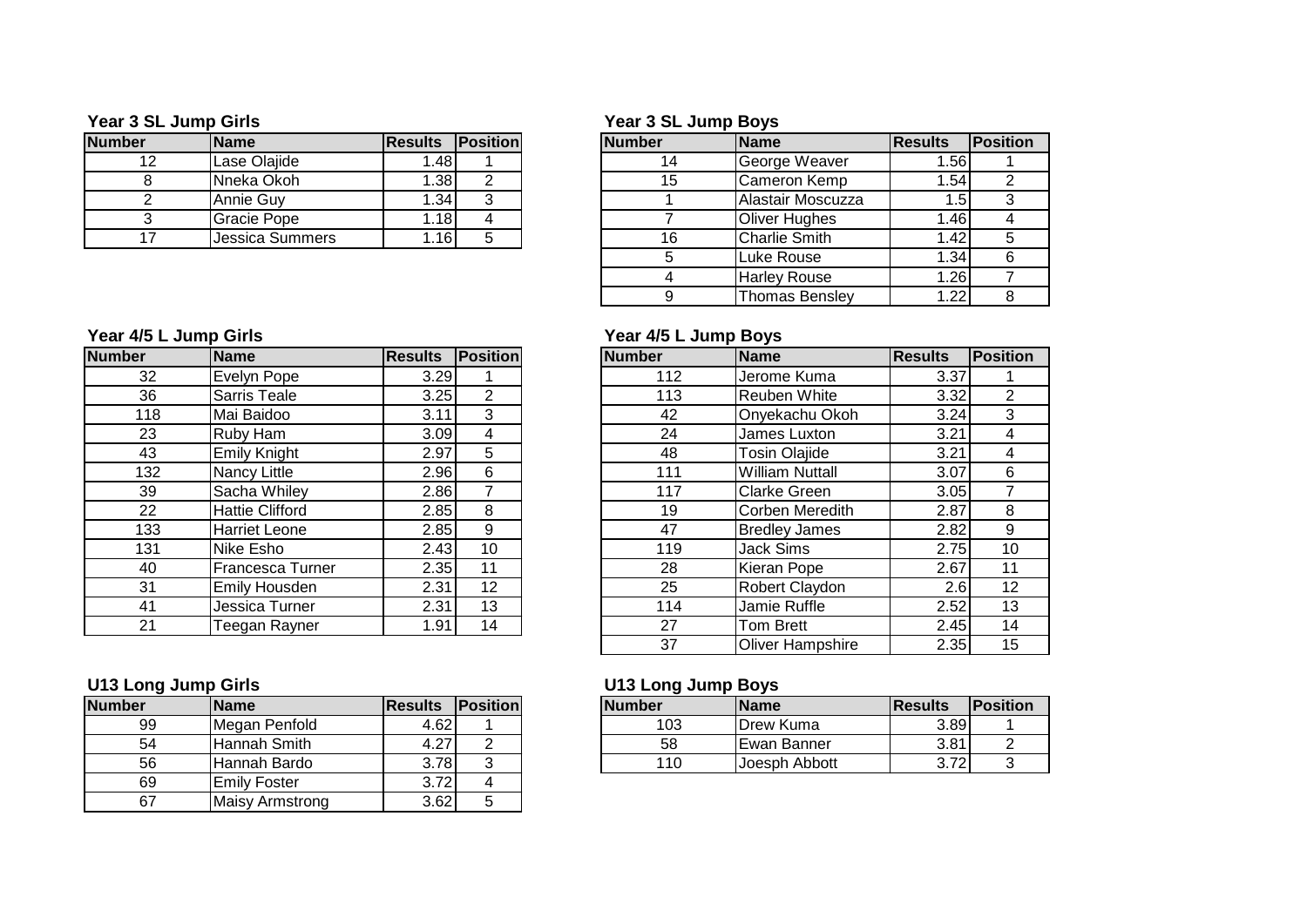| κ.   | Megan Stevens  |      |  |
|------|----------------|------|--|
| 1 ሰ2 | Alex Gordon    | 3.45 |  |
| u,   | Anna Nookes    | ∠.91 |  |
|      | Hannah Rodgers |      |  |

| <b>Number</b> | <b>Name</b>            | <b>Results</b> | Position |
|---------------|------------------------|----------------|----------|
| 90            | Connie Foreman         | 4.89           |          |
| 73            | Ellie Bartram-Sheppard | 4.64           | 2        |
|               | Borgan Ravenall        | 4.46           | 3        |
| 71            | Amelia McDonald        | 4.32           |          |
| 75            | Jessica Whitbread      | 4.32           |          |
| 120           | Hannah Badger          | 4.24           | 6        |
| 78            | Saira Hussain          | 4.08           |          |
| 77            | Jessica Whiley         | 3.71           | 8        |
| 87            | <b>Rhea Stavri</b>     | 3.65           | 9        |
| 80            | <b>Ellenor Chaplin</b> | 3.27           | 10       |

| <b>Number</b> | <b>Name</b> | <b>Results Position</b> |  |
|---------------|-------------|-------------------------|--|
|               |             |                         |  |

|               | Year 4/5 Shot Putt Girls |                | Year 4/5 Shot Putt Boys |               |                   |
|---------------|--------------------------|----------------|-------------------------|---------------|-------------------|
| <b>Number</b> | <b>Name</b>              | <b>Results</b> | Position                | <b>Number</b> | Name              |
| 23            | Ruby Ham                 | 4.66I          |                         | 47            | Oliver Ha         |
| 44            | <b>Libby Quiguey</b>     | 4.65           | 2                       | 113           | <b>Bradley Ja</b> |
| 39            | Sacha Whiley             | 4.34           | 3                       | 117           | Reuben V          |
| 34            | Georgie Spotswood        | 4.27           |                         | 114           | Jamie Ru          |
| 49            | Alice Bennett            | 3.81           | 5                       | 37            | <b>Clarke Gr</b>  |
| 40            | Francessca Turner        | 3.58           | 6                       |               |                   |

## **U15 Long Jump Girls U15 Long Jump Boys**

| Number              | <b>Name</b>            | IResults | <b>Position</b> | <b>Number</b> | 'Name                      | <b>IResults</b> | <b>Position</b> |
|---------------------|------------------------|----------|-----------------|---------------|----------------------------|-----------------|-----------------|
| 90                  | .Connie Foreman        | 4.89     |                 | 86            | William.<br>Adeveve        | 5.61            |                 |
| $\overline{z}$<br>ີ | Ellie Bartram-Sheppard | 4.64     |                 | 124           | Pickering<br><b>Nathan</b> |                 |                 |

### **Year 3 Shot Putt Girls Year 3 Shot Putt Boys**

| Number | lName | <b>Results</b> | <b>Position</b> | <b>Number</b> | Name                 | IResults | <b>Position</b> |
|--------|-------|----------------|-----------------|---------------|----------------------|----------|-----------------|
|        |       |                |                 |               | <b>Oliver Hughes</b> | 6.41     |                 |
|        |       |                |                 | 16            | <b>Charlie Smith</b> | 6.08     |                 |
|        |       |                |                 |               | Toby Bennett         | 5.65     |                 |

| Number | <b>Name</b>           | <b>IResults</b> | <b>IPositionl</b> | <b>Number</b> | <b>Name</b>          | <b>IResults</b> | <b>Position</b> |
|--------|-----------------------|-----------------|-------------------|---------------|----------------------|-----------------|-----------------|
| 23     | Ruby Ham              | 4.66I           |                   |               | Oliver Hampshire     | 5.27            |                 |
| 44     | Libby Quiguey         | 4.651           |                   | 113           | <b>Bradley James</b> |                 |                 |
| 39     | Sacha Whiley          | 4.34            |                   |               | Reuben White         | 4.36            |                 |
| 34     | Georgie Spotswood     | 4.27            |                   | 114           | Jamie Ruffle         | 3.46            |                 |
| 49     | <b>IAlice Bennett</b> | 3.81            |                   |               | <b>Clarke Green</b>  | 3.32            |                 |